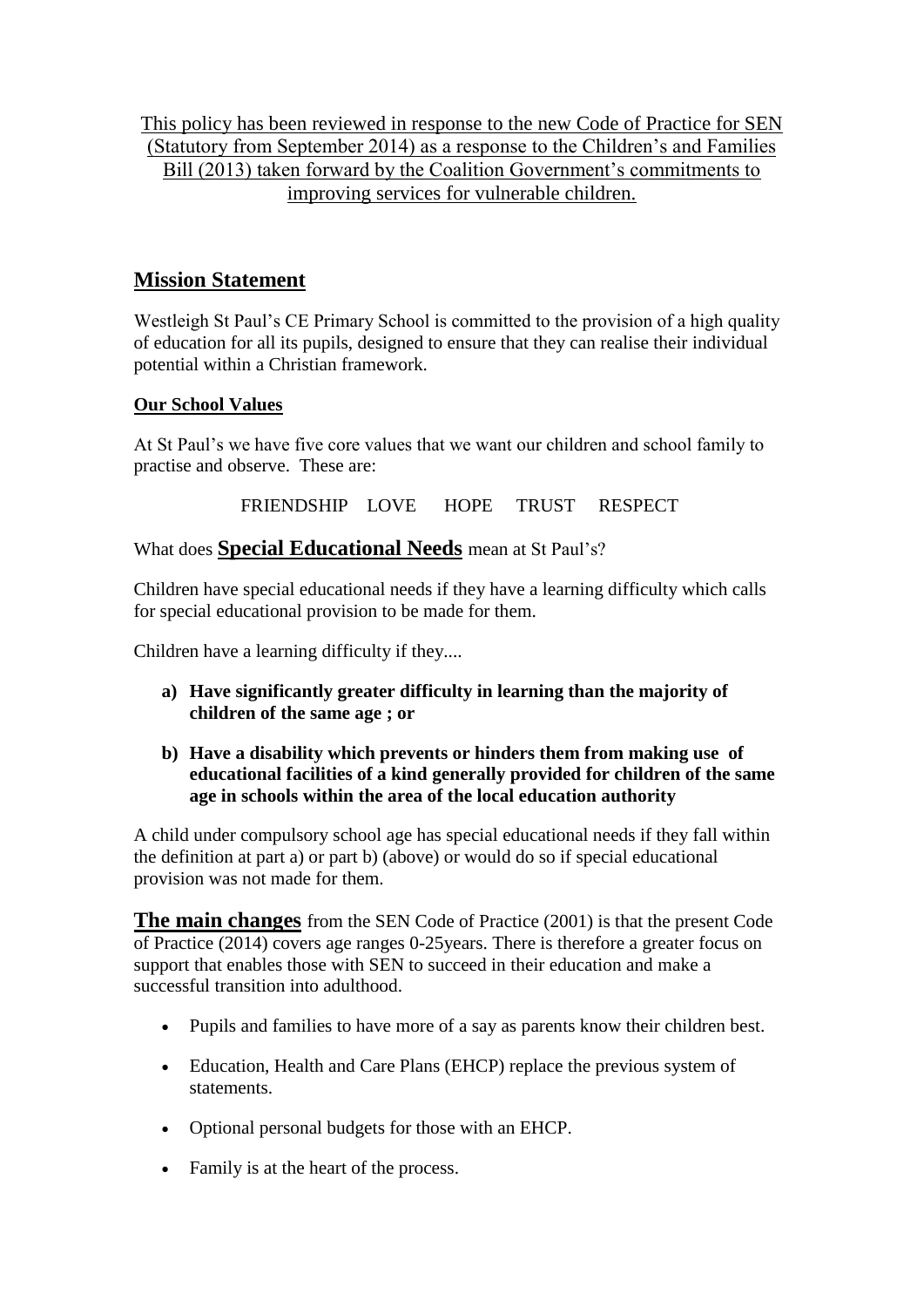#### **Research**

Figures show nationally 16% (1 in 5) children and young people are identified with SEN at some stage in their education, around 1.3% having more significant needs.

#### **Identification falls under four main areas.**

For example a child may have difficulties (showing a Special Educational Need) in one or more of the following areas

#### **1) Communication and interaction (C&I)**

This includes children who need help to develop linguistic competence and communication skills, those with speech, language and communication needs, children with autism (ASD) including Asperger's syndrome. As a school we are aware that their difficulties in communication and interaction may increase the risk of emotional and mental health problems and may relate to slower development in English and other subjects. If we have children with difficulties in this area at St. Paul's we can refer to Speech and Language therapists and Educational Psychologists for advice and support.

#### **2) Cognition and learning (C&L)**

Children with these difficulties will learn at a slower pace than other children in their peer group eg. understanding concepts. Their level of concentration would be limited in comparison. Some children will have moderate learning difficulties (MLD) or severe learning difficulties (SLD) which means they will have intellectual or cognitive impairments. The child might have a specific learning difficulty (SPLD) linked generally to one curriculum area. This is usually English or Mathematics.

#### **3) Social, Emotional and Mental Health (SEMH)**

Children may be displaying immature social skills. They could be showing withdrawn or isolated behaviour or displaying the opposite through challenging, disruptive or disturbing behaviour. Some children may have recognised disorders in this field such as attention deficit disorder (ADD) attention deficit hyperactivity disorder (ADHD) or attachment disorder. These social, mental and emotional issues could manifest themselves as problems with moods and conduct around school.

(*Behavioural difficulties do not necessarily mean that a child or young person has a SEN and should not automatically lead to a pupil being registered as having SEN. However consistent disruptive behaviours can be an indication of unmet SEN or that other outside factors such as domestic circumstances may be contributing to the presenting behaviour*.) Taken from Guidance for Special Educational Needs.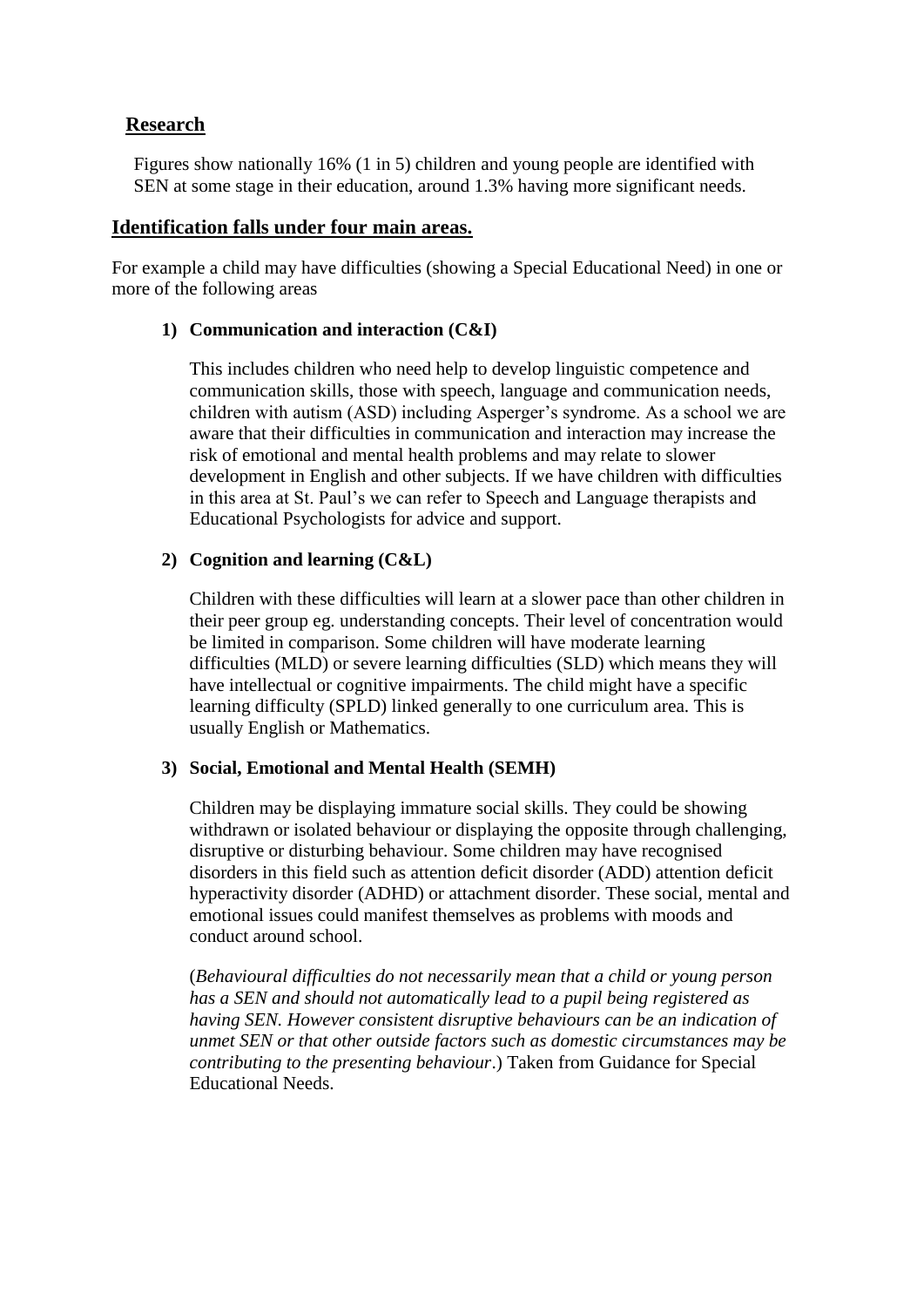#### **4) Sensory or physical needs (S&P)**

This is when children may need minor adaptations to the curriculum/environment due to impairments regarding hearing (HI), vision (VI) and multi-sensory impairments (MSI) meaning that the child has a combination of hearing & visual impairment. Some children may have physical disabilities (PD) and may need on-going support and equipment to access all opportunities at school.

\*Children should not be regarded as having a learning difficulty solely because the language or form of language in their home is different from the language in which they will be taught.

## **What are the fundamental principles?**

- A child with special educational needs should have their needs met.
- Their needs will normally be met in mainstream schools/settings
- The views of the child should be sought and taken into account.
- Parents have a vital role to play in supporting their child's education
- Children with SENs should be offered full access to the curriculum either National or Foundation Stage.

# **What are the aims behind St Paul's provision for SENDs pupils?**

- To identify and assess individual pupils' needs as early as possible.
- To match the provision of the curriculum to the needs of individual pupils.
- To structure teaching groups in order to match as closely as possible the needs of the pupils with SEND.
- To ensure all pupils experience a broad balanced, relevant and differentiated curriculum.
- To integrate these pupils fully into the life of St Paul's.
- To ensure all staff are aware of the pupils needs within school.
- To always consult with the appropriate outside agencies in the best interest of the pupil with consent from the parent/Carer.
- To fully involve parents/carers in the process and share relevant information.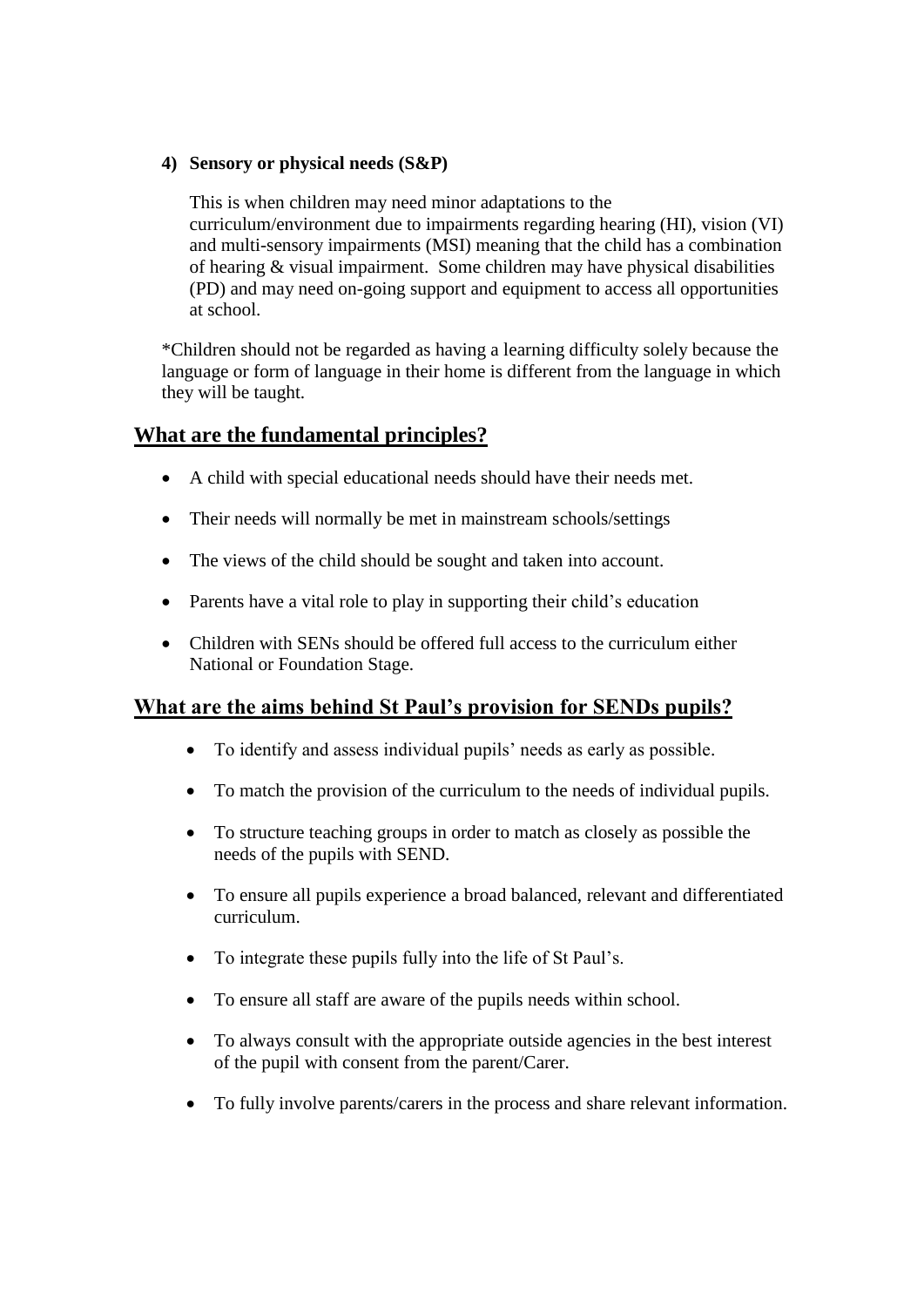- To ensure an appropriate learning programme is drawn up at least three times per year (IEP at least 1 per term)
- To access staff training with regards to SEND provision either within the local authority or outside providers.
- To monitor progress and aim for realistic and achievable goals.

# **Procedures at St Paul's**

The SEND co-ordinator **Mrs D Hill** is responsible for co-ordinating the provision for pupils with special needs supported by Mrs L Halliwell. A governor is elected by the Governing Body to take responsibility for SEN. This person is presently **Mrs O Harvey**. Information on pupils is available to all members of staff who need access to IEPs both in school and those agencies who we liaise with. Wherever necessary Individual Education Plans (IEPs) are drawn up by all those staff involved with the pupils. This policy works in conjunction with our Assessment, Recording and Reporting policy which helps staff in identifying pupils who are not achieving may be due to having a difficulty.

# **The role of the Governing Body**

They are fully involved in developing and monitoring and overseeing the school's SEN policy and implementation. All governors, especially the SEN Governor is given information about the school's SENs provision, including how funding, equipment and personnel resources are deployed. SEN provision is an integral part of the school development plan and that the quality of SEN provision is continually monitored. The SEND co-ordinator meets with the SEND governor to present a report about the present day situation. This governor then presents the findings to the governing body annually. Our SEND governor accesses training through Governor Services to keep abreast of current practices.

# **Admission Arrangements**

The admissions procedure is laid out in the Admission Policy.

 *Please note, any child with a Special Educational Needs Statement (new EHCP) which names St Paul's as the requested school for admission will be given priority.*

# **Access Facilities for pupils with SEN**

St. Paul's is an old Victorian building all on one level. Junior and infant departments are connected by a sloped corridor.

Access into the building via the front is by a fixed ramp. If access was needed at either of the back two entrances this would be via a portable ramp.

School has one disabled toilet located near reception at the front of school.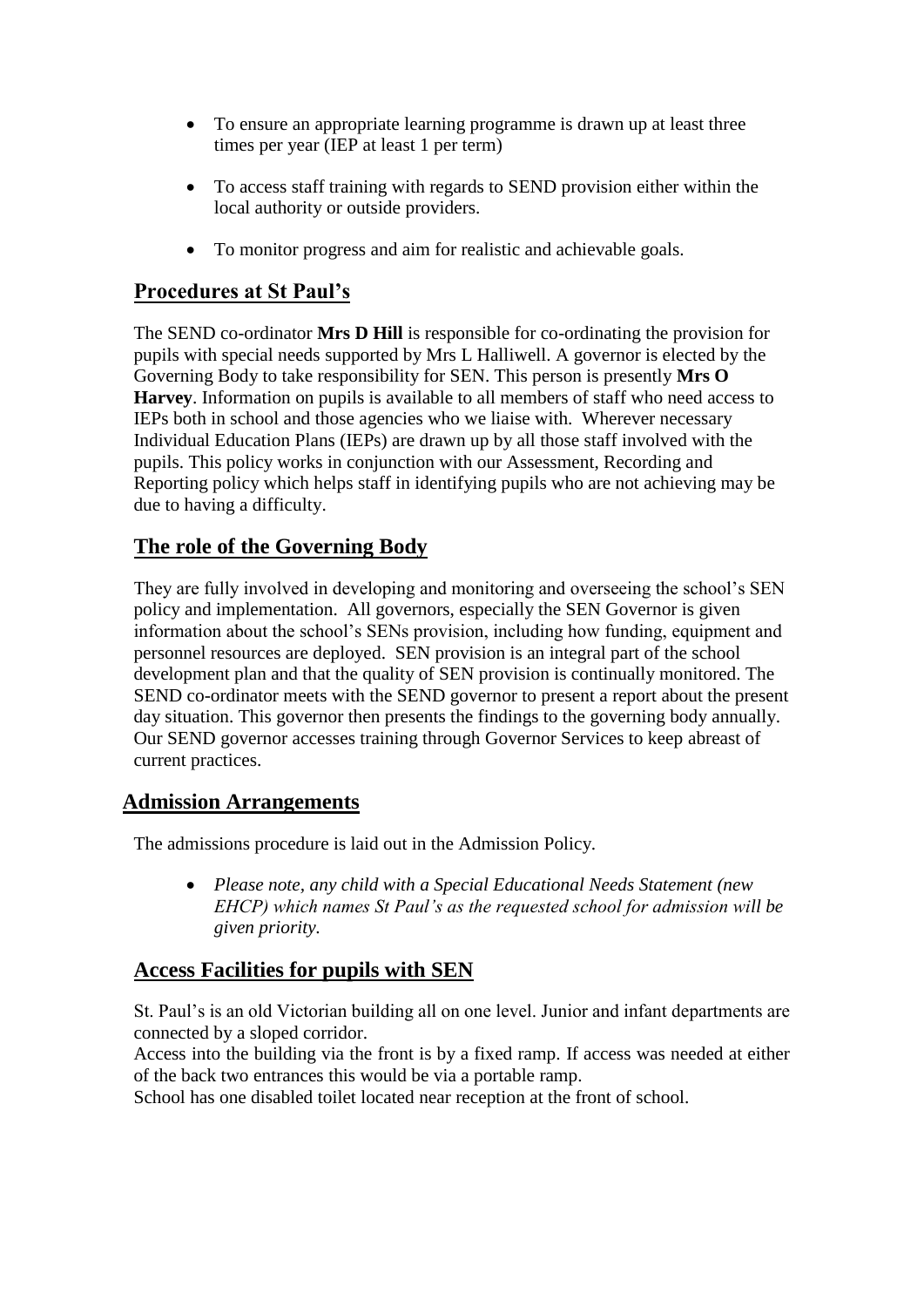Where possible we would make every effort to accommodate all children, regardless of need by adjusting as necessary, the equipment, the curriculum and the building.

We fully support Wigan's vision for Enhancing their life chances, preparing them for adulthood and enabling them to contribute to their community. (Accessibility Strategy for Disabled pupils 2016-2019)

If adjustments are needed for integration we will put a support package into place. We would seek advice from either a health and safety officer, school nurse, SEND team, IT specialist, or a building consultant.

# **Differentiating the curriculum**

Children make progress at different rates and have different ways in which they learn best. When planning lessons based around the National Curriculum, the teacher will take account of this by looking carefully at how to organise their lessons, resources (human and material) and pace to meet the needs of the different learners. The teacher will then choose suitable ways to help children learn from a range of activities.

If children are making slower progress or having particular difficulties in one area, they may be given extra help or a different programme of learning to help them succeed. Teachers at St Paul's are committed to providing high quality first teaching by running an effective inclusive classroom.

## **Managing SENs pupils**

At St Paul's we do not have a separate SEND class or unit. The majority of our children with educational difficulties are supported by a teaching assistant, HLTA or teacher who delivers a specific programme to meet their needs in a withdrawal group or on an individual basis. TAs and HLTAs also support groups and individuals within the whole class situation. The new code of practice places more responsibility on the class teacher for accountability for the progress of those pupils with SEND even if they are supported by a specialist teacher. Sometimes if necessary we buy in specialised teaching provision to support our SENDchildren.

# **The Graduated Approach**

The SEND Code of Practice (2014 Wigan) recommends that children with SEND are no longer (not statutory) categorised as:

*Early Years Action (EYA) /School Action (SA)*

*Early Years Action Plus/School Action Plus* **and** *SA+* 

#### *SIS funding*

*\* Statement/***EHCP** - being the highest level of provision still stands. (Children with statements will have been transferred to EHCP gradually over a period of time)

Schools in Wigan may want to adopt their own categorisation system or adopt the ones suggested by *Wigan LA*

• No additional support (showing no signs of having special educational needs)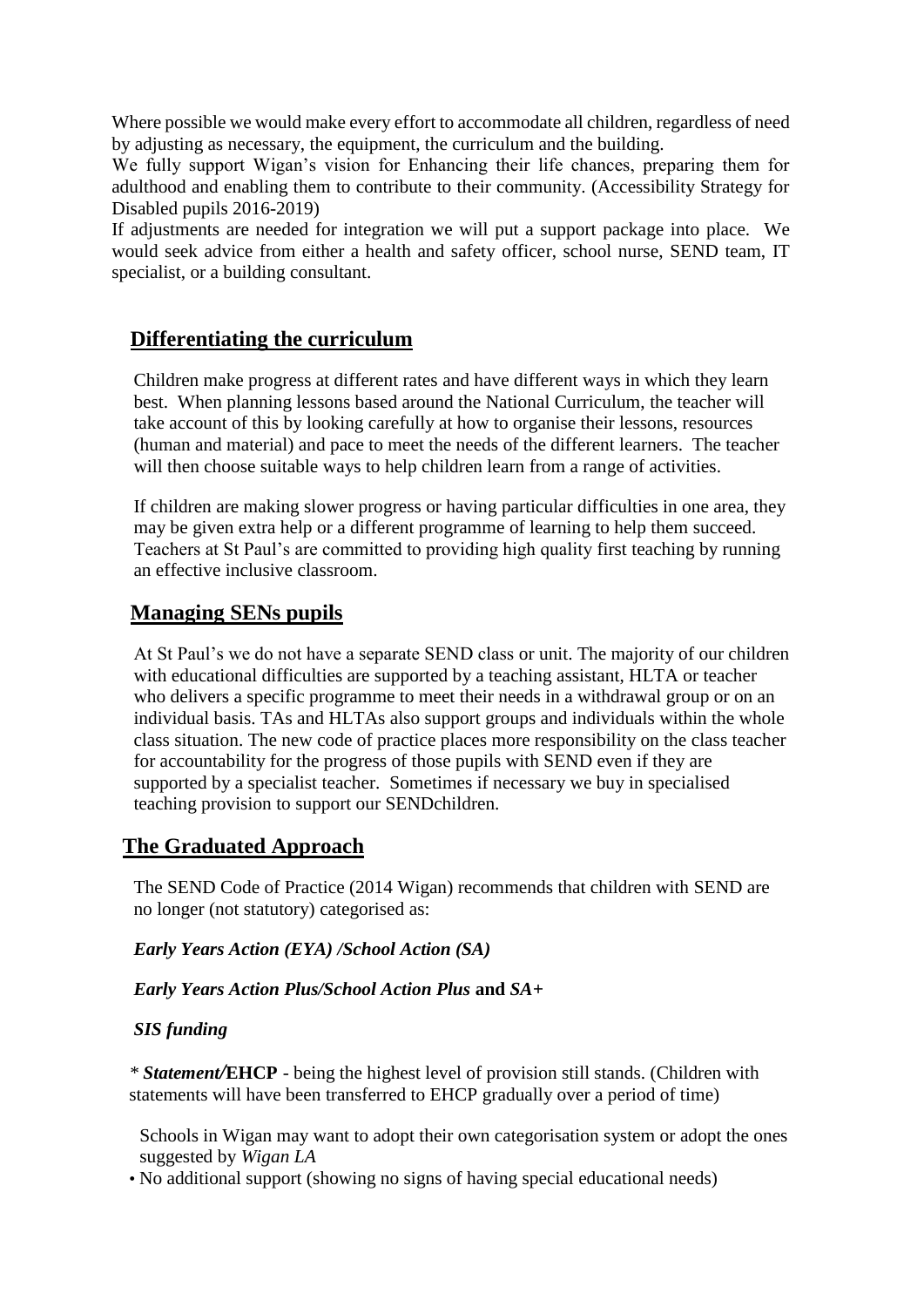- Some additional support/low level of support
- Lots of additional support /high level of support
- $\bullet$  Exceptional Support = would equate to an EHCP

NB: At St Paul's CE we recognise that some children have a medium level of need/support and we have created an additional group for these types of children. This group are going to be the ones that need to seek outside advice about regarding strategies.

From January 2015 the following groups of SEND will be put into practise:

| Low level of support/need    | stage 1 $(S1)$ -K     |  |
|------------------------------|-----------------------|--|
| Medium level of support/need | stage $2(S2)$<br>$-K$ |  |

| <b>High level of support/need</b>                     | stage $3(S3)$ -K |  |
|-------------------------------------------------------|------------------|--|
| This group of children may need a cost provision map* |                  |  |

#### **Exceptional level of support/need EHCP (S4) -E**

\*Cost Provision indicates the cost of the SEN provision being provided over the year. A cost provision map calculating over £6000 would indicate the possible need for exceptional level of support funding with the addition of an EHCP.

(**K** and **E** refers to the Wigan Local Authority code. **K** referring to having a special need, **E** referring to having an EHCP -Educational Health Care Plan and **N**, having no special needs.)

The above levelling system will be based on the model below:

# ASSESS **PLAN DO REVIEW**

The school has an allocated TESS teacher and Educational psychologist (EP) who meet with staff, pupils and parents when needed according to priority. Two planning meetings are held: one in September and one in January of each school year in order to prioritise needs and services.

## **Getting help for your child**

Your child's schooling is a very important time for their physical, emotional, intellectual and social development. If you have any worries of your own, you should ask the school for advice.

Possible things to ask about:

- Does the school think your child is having any difficulties?
- Bring to their attention any issues arising at home that possibly could be connected to a Special Educational Needs for example, poor co-ordination.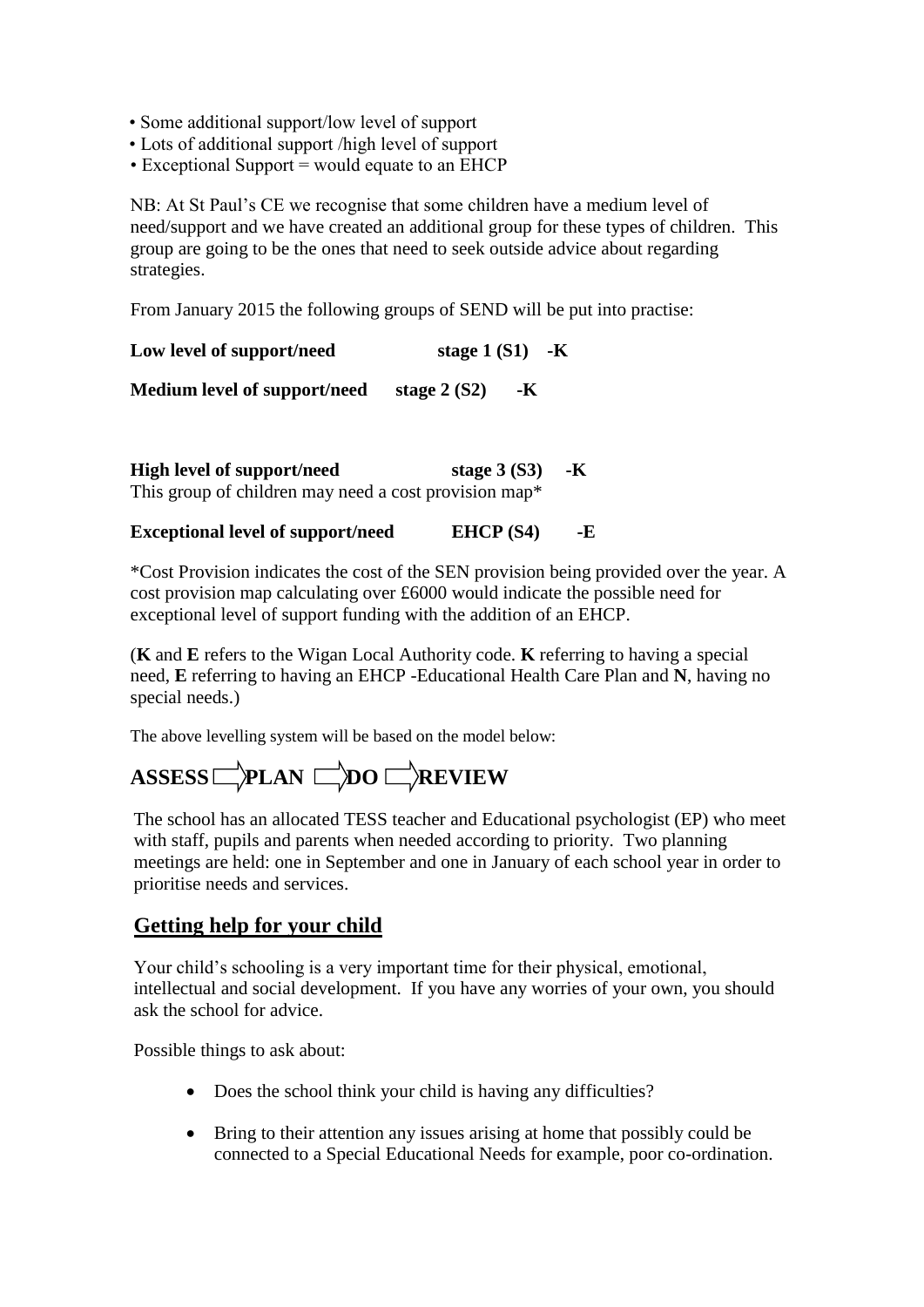- Is my child working at the same level as children of the same age?
- Is my child working to their full potential?
- Does my child need extra help or a specific programme to address their need(s)?
- Do we need to contact external agencies?
- How can I help my child?

## **Partnership with parents**

We welcome help from parents as they hold key information about their child. Our aim is to encourage parents/carers to participate fully in their child's education. They will be involved from the start in the identification, assessment and subsequent reviews of children with SENDs. Regular meeting will be held to discuss their child's progress and to review the effectiveness of the learning programmes in place. We aim to promote a culture of co-operation between parents/carers and school. For more information regarding our SEND offer at St Paul's refer to our webpage on the school website.

\*There is a service within the local authority that can support parents/carers who have children with special educational needs with any worries/questions/advice regarding the EHCP process. This service is known as 'The Parent Partnership Service'.

# **Partnership with the Authority**

We work closely with the Local Authority and should you require any further information please use the link below.

[https://www.wigan.gov.uk/Resident/Education/Special-Educational-Needs-and-](https://www.wigan.gov.uk/Resident/Education/Special-Educational-Needs-and-Disability/Special-Educational-Needs-and-Disabilities.aspx)[Disability/Special-Educational-Needs-and-Disabilities.aspx](https://www.wigan.gov.uk/Resident/Education/Special-Educational-Needs-and-Disability/Special-Educational-Needs-and-Disabilities.aspx)

# **Individual Educational Plans**

At St Paul's we use *Child Friendly IEPs* as they help the class teachers and teaching assistants to focus their special needs work and set appropriate targets for pupils. It is a planning document where the child's immediate learning needs and special arrangements are recorded to suit the individual or small group. At St Paul's we provide IEPs three times per year for those children who need intervention throughout the school year. However some children may only need one to address a particular need for a specified time frame.

At St Paul's our IEPs are:

- Action based
- Share common goals and criteria for success
- Identify the nature, extent and specific areas of the pupil's learning difficulty.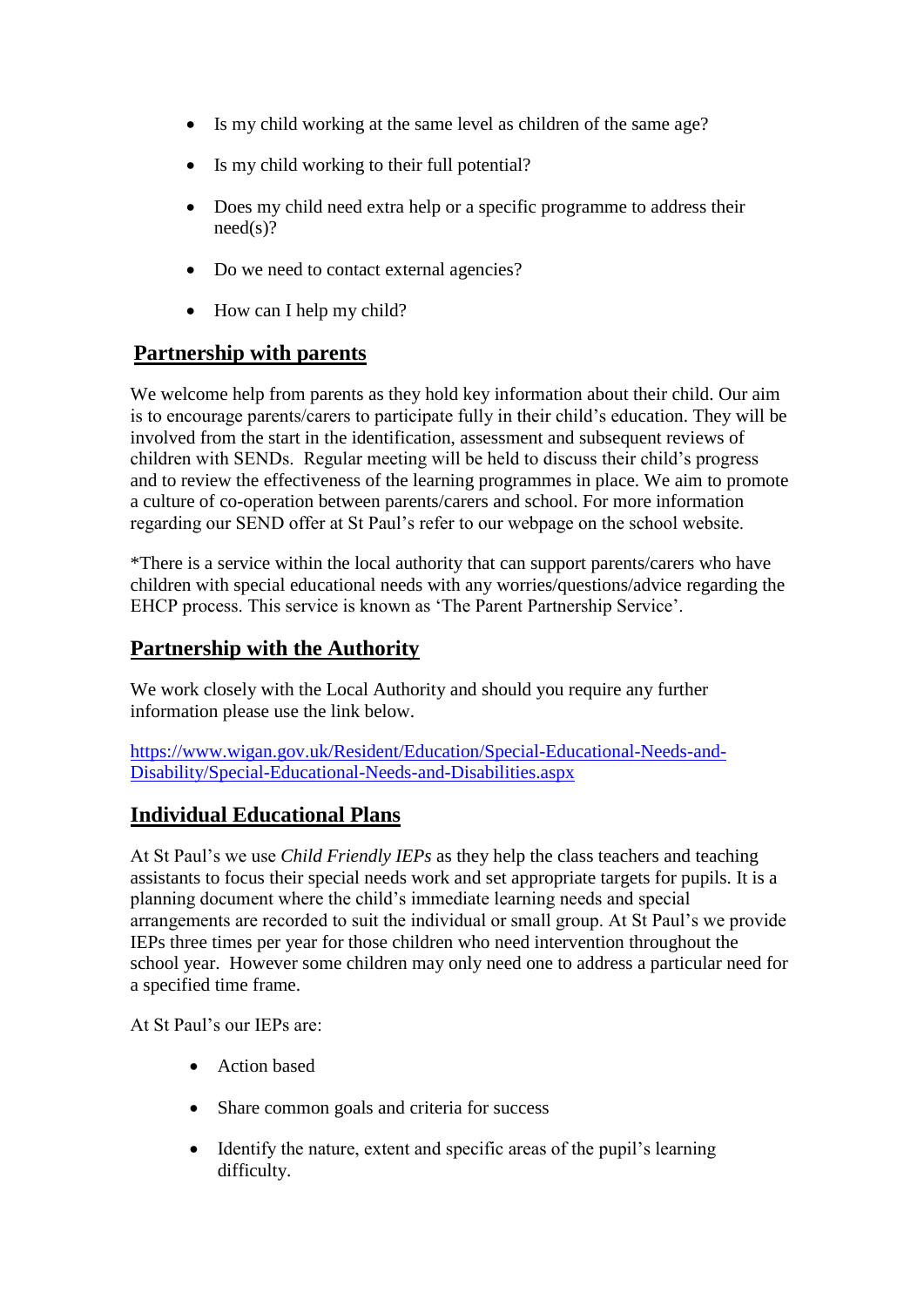- Specify the resources needed/learning programmes/frequency/adults involved with that child.
- Set dates for review

*Our IEPs are clear working documents and they can be adapted at any time to suit the learner. The IEPs are sent home each term to share with parents and a copy of the reviewed IEP is also sent home once an IEP has been implemented. All copies of IEPs are kept in school so that we have evidence of our actions over the child's primary years.*

## **Assessment**

Children are reviewed according to the targets on their IEP. These are assessed by the TA, class teacher and SENDCO. Assessment usually takes the form of observation, verbal feedback, work evidence, school tracking and tests. Sometimes school will seek some form of assessment from our TESS Teacher or Educational Psychologist or outside agency such as Speech & Language (SALT). The children themselves consider their progress and we take into account their views and feelings. We sometimes feel that it is necessary to work closely with specialist teachers from SEN schools via the Outreach service. This is achieved via a request application which then goes to a panel. This service is excellent when tracking pupils using the P levels. Some children may be working within the P levels due to their ability. This means that they are below level 1 of the National Curriculum. Other children may be working within the one of the bands below their year group and are still closely monitored on the school's Target Tracker assessment system.

#### **The role of the SEND co-ordinator**

- Every day-to-day operation of the school's policy.
- Liaise with and advising fellow colleagues.
- Co-ordinate provision for SENs children (timetabling/cost provision mapping).
- Maintain a current SENs list and oversee the records on all pupils with special educational needs.
- Liaise with parents and external agencies.
- Contribute to INSET and direct staff with their CPD.
- Keep abreast of new interventions, resources and literature around SEND.
- Further enhance the status of special needs work in school.
- Be involved with the assessment.
- Plan and manage reviews.
- Handle any administrative work.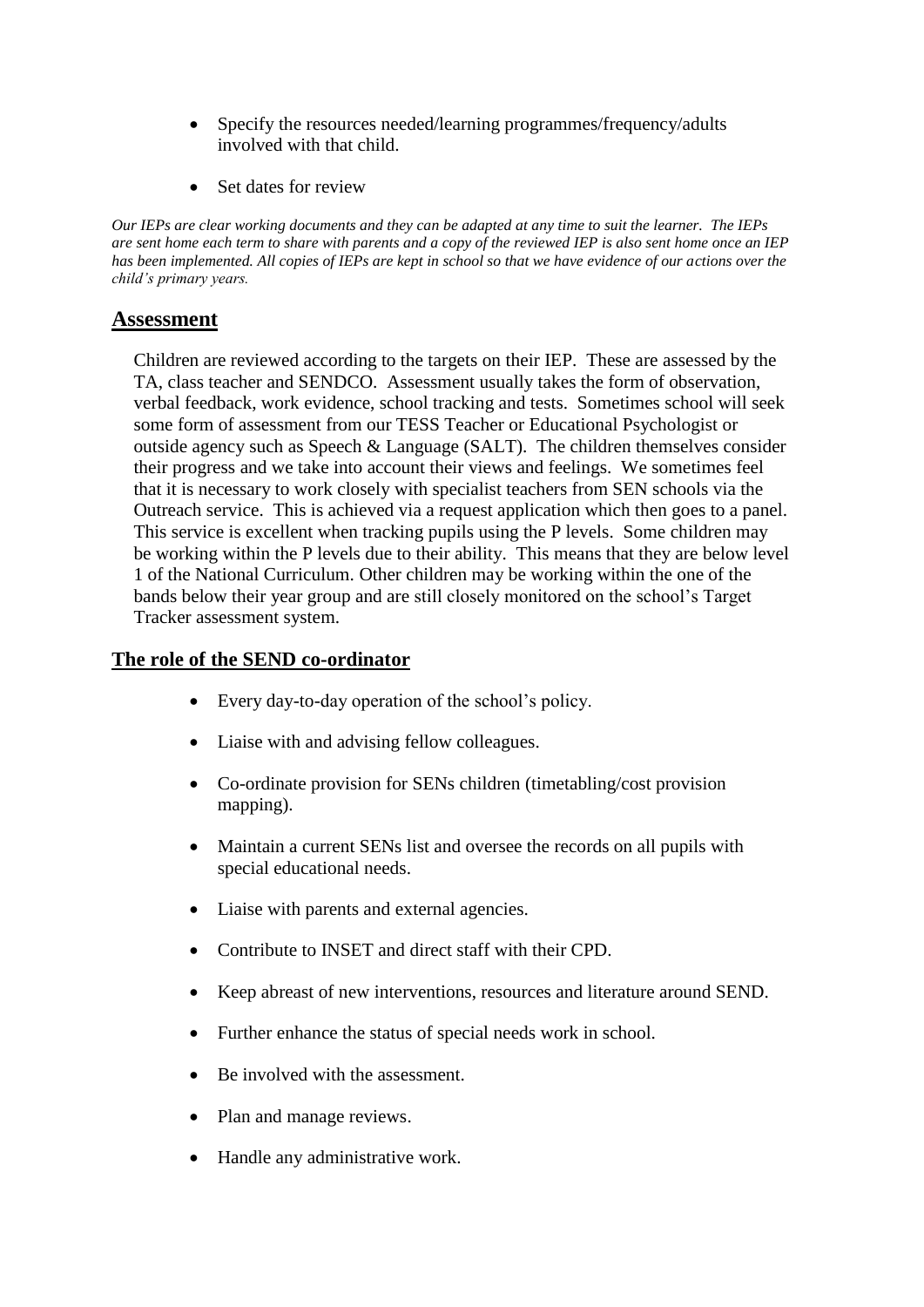- Manage a budget.
- Work within the framework of the LA.
- Update the SENCOs knowledge and skills such as attend SENCo cluster meetings.
- Liaise with the Pastoral Manager.
- Work with the best interest of the child at heart.

## **Specialist Provision**

At St Paul's that we can offer various intervention programmes to support additional needs for example:

- COOL (gross/fine motor)
- Sounds Write (phonics)
- Maths Recovery
- Talking Partners (Literacy/speaking/listening/social)
- Talking Maths (Maths vocab)
- Handwriting programmes such as Teorderescue/Roll N Write
- Time To Talk (Social/speaking/listening)
- FFT (Literacy intervention Reading/writing/phonics)
- Social Skills
- Clever Fingers (fine motor)
- Basic Communication
- Narrative Therapy (speech vocab)
- Look Listen Think (memory/listening/following instructions)
- Silver SEAL
- Memory Booster
- Auditory skills (listening)
- Visual perception
- Talking Tables (vocab/social/turn taking/stories)